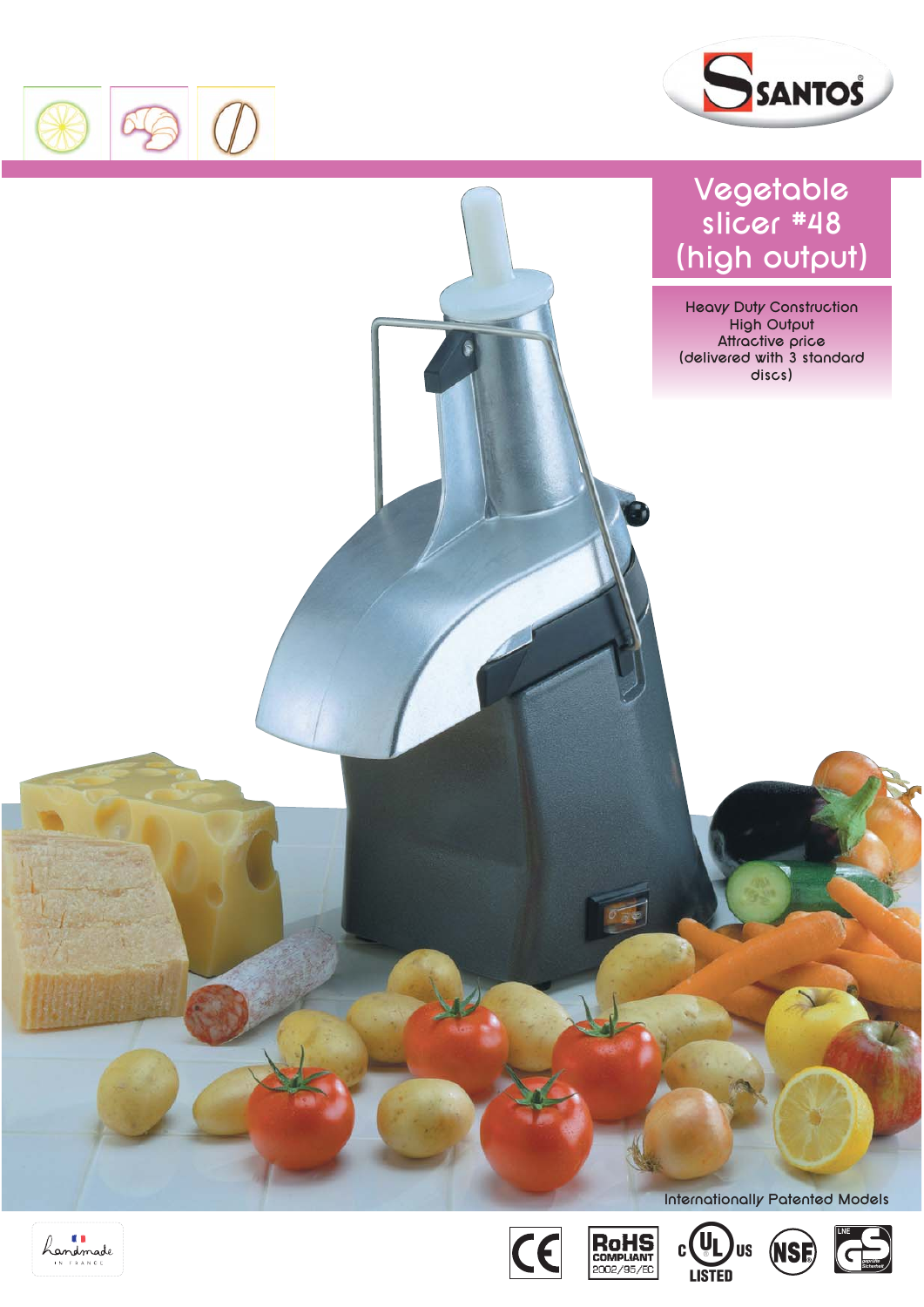

#### **Ideal for everyday preparations**

- The vegetable slicer #48 is a **robust** appliance adapted to **intensive use**.
- Dedicated to restaurants, institutions, fast foods, pizzerias, snack shops, sandwich bars…
- The appliance is **delivered with 3 discs** (T3, R3 and E8)
- A wide range of discs is available in option to cut, slice, grate and shred
- **Easy to use**: feeding hopper with a plastic pusher, easy to open for changing the disc and cleaning, brake when opening (safety)

**Vegetable** 

• **High output**: the disc is directly driven by the 1000 rpm motor

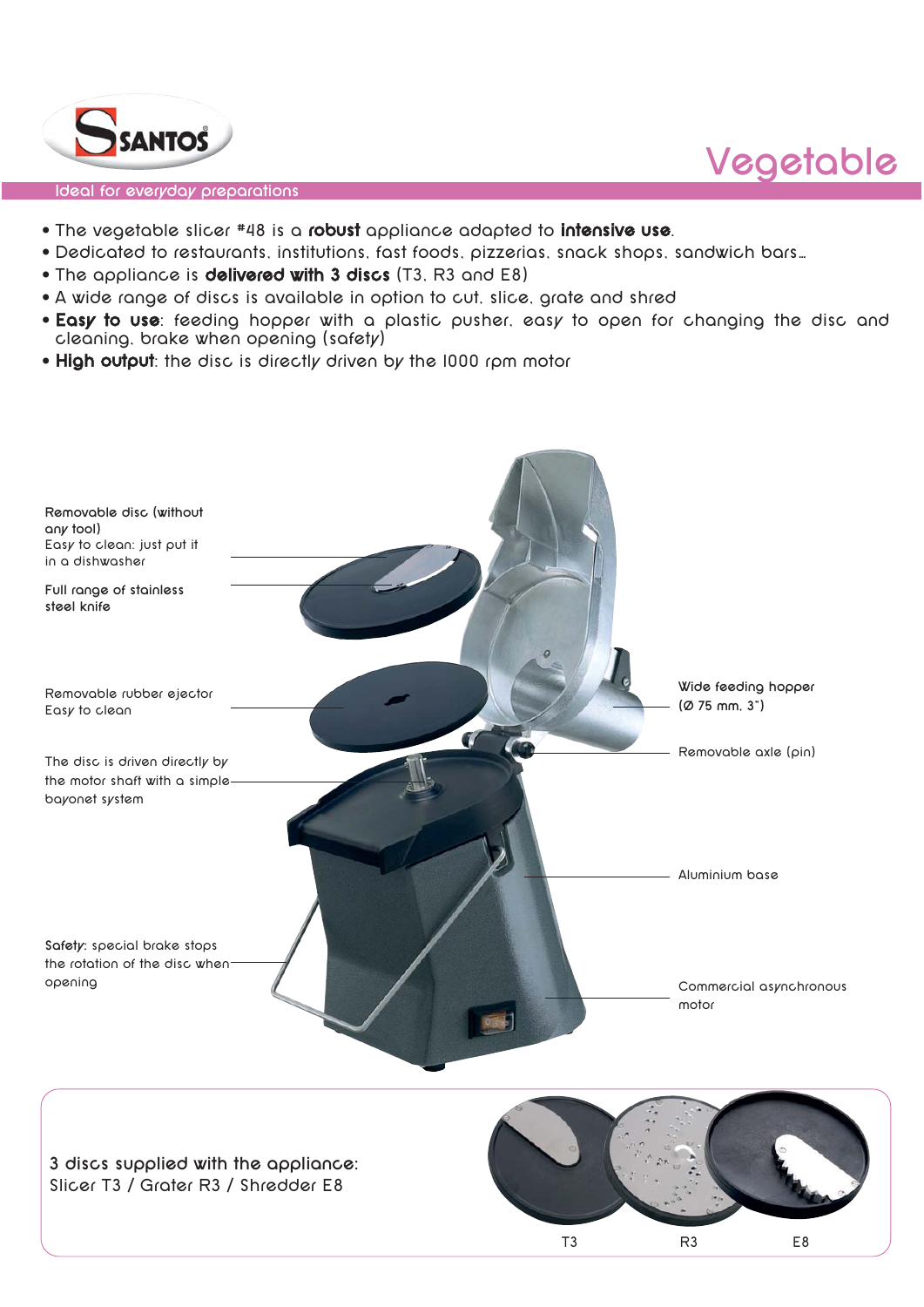### **slicer #48(with high output) A complete range of discs to slice, grate and shred…** www.santos.fr

### **SCING DI**

| Ref.                     | Discs                      | Thickness       | Functions            | Applications                                                                                                                                                                   |
|--------------------------|----------------------------|-----------------|----------------------|--------------------------------------------------------------------------------------------------------------------------------------------------------------------------------|
| T1                       |                            | 1               | Thin<br>slicing      | Disc with smooth knife for:                                                                                                                                                    |
| T <sub>2</sub>           |                            | 2               | Slicing              | - Potatoes : chips, thin slices, gratin,<br>- Carrots, onions, tomatoes, turnips,                                                                                              |
| T <sub>3</sub>           |                            | 3               | Slicing              | cabbages, radishes,<br>- Cucumbers, aubergines, courgettes,                                                                                                                    |
| T4                       |                            | 4               | Cutting              | peppers.<br>- Celery, endives, leeks, mushrooms,<br>- Apples, bananas, oranges, lemons,<br>- Cheeses.                                                                          |
| T <sub>5</sub>           |                            | 5               | Cutting              |                                                                                                                                                                                |
| TЬ                       | <b>SLICERS</b>             | b               | Thick<br>cutting     | - Dry sausages, meat pies,<br>- Bread                                                                                                                                          |
| TD4                      |                            | 4               | Cutting              | Disc with special serrated knife for :<br>Cutting very soft food like tomatoes or<br>other vegetables or fruits with hard                                                      |
| TD <sub>6</sub>          | <b>TOMATO SLICERS</b>      | 6               | Thick<br>cutting     | peel and fragile inside : peppers.<br>courgettes, oranges, lemons                                                                                                              |
| TO4                      | ONDULATED<br><b>SLICER</b> | 4               | Ondulated<br>cutting | Disc with special ondulated (crin-<br>kled) knife for:<br>Crinkled potatoes, carrots, bee-<br>troots (scallop cutting)                                                         |
|                          |                            | GRA             | TING                 | $D$ I S C S                                                                                                                                                                    |
| R <sub>2</sub>           |                            | Ø2              |                      | Grating disc for :<br>$\mathsf{\mathsf{[thin\,grating]}}$ $\mathsf{cheeses}:\mathsf{Gruyere}\; \mathsf{cheese}\; \mathsf{emmen}\text{-}$<br>thal, comté, cheddar, pizza cheese |
| R <sub>3</sub>           |                            | $\varnothing$ 3 | Grating              | Grating, shredding, julienne<br>- Grated carrots, celery (remoulade),<br>- Straw potatoes, red cabbage, bee-                                                                   |
| R4                       | <b>GRATERS</b>             | Ø4              | Grating              | troot, turnip, radish<br>- Almonds, nuts, walnuts, chocolate,<br>- Breadcrumbs from dry bread                                                                                  |
| <b>RP</b>                | PARMESAN GRATER            | Powder          | Powder<br>grating    | Special grating disc for parmesan.<br>hard cheese.<br>Also for:<br>- Almonds, nuts, walnuts, chocolate,<br>- Breadcrumbs from dry bread                                        |
| <b>RR</b>                | RÖSTI GRATER               | Rösti           | Grating              | Special grating disc for rösti.<br>- Potato pancakes                                                                                                                           |
| ING<br>н<br>ς<br>D.<br>E |                            |                 |                      |                                                                                                                                                                                |
| E <sub>2</sub>           |                            | $2 \times 2$    | Thin<br>shredding    | Shredding discs for:                                                                                                                                                           |
| E4                       |                            | 4 x 4           | Shredding            | - Julienne, potatoes (shoestring<br>fries), celery (remoulade), carrots<br>strips.<br>- French fries (slightly curved)                                                         |
| E8                       |                            | 8 x 8           | Thick<br>shredding   |                                                                                                                                                                                |

**To order an additional disc: 48200 + Reference Example: 4mm thickness slicer = 48200T4 or Parmesan grater = 48200RP**

SHREDDERS

(French fries)

### **Technical specifications**



### **Safety - Standards - Hygiene**

**In accordance with the following regulations:**

- ◆ Machinery directive 2006/42/EC
- ◆ Electromagnetic compatibility 2004/108/EC
- ◆ "Low voltage'' directive 2006/95/EC
- ◆ RoHS directive 2002/95/EC
- ◆ Regulation I935/2004/EC Contact with food

#### **Harmonized European standards :**

- ◆ EN ISO 12100-1 and 2: 2004
- ◆ EN 60204-1: 2006
- ◆ EN 1678+A1: 2010 Food processing machinery Vegetable cutting machines
- ◆ EN 60335-2-64 :2004 Commercial electric kitchen machines
- ◆ CE (Europe), UL (USA) et cUL (Canada), NSF (USA)
- ◆ GS (Germany) checked by the LNE (National Test Laboratory)

### **Hygiene:**

### **Motor safety:**

All removable parts can be put in a dishwasher or easily cleaned with hot soapy water.

Motor protected by overload and thermal protectors